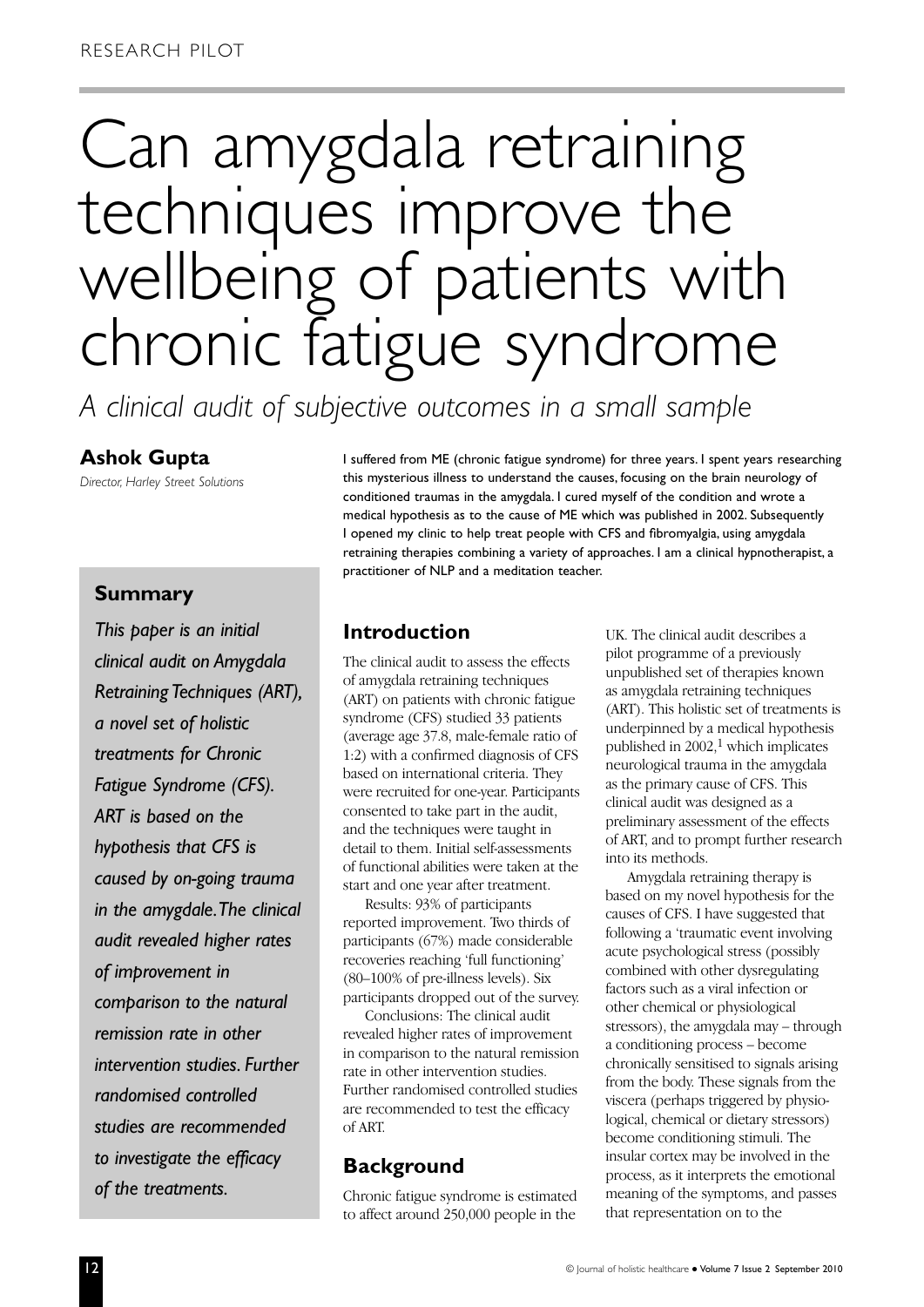amygdala. The conditioned response which is driven by the amygdala through its connections to various brain pathways including the hypothalamus, provokes a chronic over-activation of the sympathetic nervous system (SNS).

Certain neurologists conceptualise the neurological basis of conditioned responses as a network of neurones that create a specific output from a specific input. In these terms, it is such conditioning that produces the CFS vicious circle, which is triggered by an unconscious negative reaction to disturbing symptoms which in turn produces a state of chronic sympathetic over-activation. Eventually this may provoke sympathetic and immune dysfunction, as well as mental and physical exhaustion, and a host of distressing symptoms with secondary complications. However, because such symptoms are perceived as the sort of threat the insular cortex, amygdala and its associated limbic structures monitor and respond to, an amplifying feedback loop is likely to ensue. In effect, the amygdala having first become conditioned to hypervigilance to threat, upregulates the SNS, thereby producing bodily signals which drive rising levels of alarm, further increasing hypervigilance.  $\overline{\bullet}$ 

Chronic fatigue syndrome is estimated to affect around 250,000 people in the UK  $\bigcirc$ 

It is hypothesised that recovery from CFS might involve the development of neural pathways from the medial prefrontal cortex to the amygdala, which can control the amygdala's over-sensitivity. This hypothesis was based on evidence from the work of Professor Joseph Ledoux, whose animal experiments over the past two decades linked the amygdala function to the monitoring of threat, and emotional responses including fear.2 This has become a generally accepted neurological model for these responses. Ledoux's work emphasises the part played by external stimuli, for example electric shocks administered to rats. My 2002 paper<sup>1</sup> emphasises that conditioned fear reactions could just as easily occur in response to internal stimuli, ie symptoms in the body. Ledoux was also able to link the extinction of these fear responses to neural pathways from the medial prefrontal cortex to the amygdala that potentially reduce the amygdala's fearprovoking over-sensitivity. If this neurological conditioning of the amygdala also occurs in CFS, the vicious circle described previously is likely to continue until this extinction occurs and the amygdala's reactions are subdued. Ouirk *et al*<sup>3</sup> in their work on the neurobiology of extinction processes, state that 'extinction is new learning, rather than erasure of conditioning'. This implies that rather than erasing the original fear-conditioning pathways from the amygdala to the cortex, a new neuronal pathway has projected from the medial prefrontal cortex back to the amygdala to control it. ART aims, through a

variety of techniques, to encourage this extinction process by the developing the so-called 'safety neurone'. These techniques for down-regulating the amygdala's reactions to bodily symptoms were developed over many years of working in a private clinic, during which at least 200 patients were treated.

It has to be emphasised that the neurobiological basis of the ART amygdala model as applied to CFS is currently difficult to test, and there is as yet no proof that the therapies developed are actually targeting this underlying neurological process. At this stage, both the hypothesis and treatments are work in progress, and only further research will establish the underlying mechanisms by which they might work. Real-time functional brain scanning before and after treatment, for instance, would be a useful avenue for future research. There are, however, some interesting parallels between the possible neurobiology of recovery from CFS, and extinction processes of fear responses in other conditions, most notably post traumatic stress disorder (PTSD). In PTSD, Milad *et al*, 4 conducted a review of human studies which indicated that 'PTSD is characterized by failure of the mPFC (medial prefrontal cortex) to sufficiently inhibit the amygdala', and that 'prefrontal areas homologous to those critical for extinction in rats are structurally and functionally deficient in patients with PTSD'. In CFS, there have also been studies which have found abnormalities in the prefrontal cortex. Okada *et al*<sup>5</sup> reported an average 11.8% reduction in grey-matter volume in the bilateral prefrontal cortex in patients with CFS compared to healthy controls, a volume reduction which paralleled the severity of the fatigue of the patients. Furthermore, de Lange *et al* <sup>6</sup> reported that 'there is a significant increase in pre-frontal grey matter volume as a result of CBT in CFS patients', and that the degree of success of CBT outcome was related to the degree of recovery in grey-matter volume in the lateral prefrontal cortex'. Once again, these parallels do not in themselves prove the connection between the amygdala and CFS, but they do tentatively support the hypothesis that CFS may ultimately be a brain disorder, where the function or structure of the prefrontal cortex is affected such that its ability to control the amygdala's expression may be compromised.

The amygdala retraining techniques, which are in development, have been specifically designed to attempt to create a hypothesised 'safety neurone' from the cortex to the amygdala, by inducing a relaxation response each time the conscious mind is alerted to a symptom. I observed in my 2002 paper that patients may find it difficult to 'take their minds off their bodies', possibly because the amygdala is constantly arresting conscious attention due to its conditioning. Amygdala retraining techniques involve repeatedly interrupting the signals from the amygdala using a variety of techniques tailored to each patient. The patient is taught to recognise a fearful internal response to symptoms, and then to act on these feelings in a way which dramatically interrupts that anxiety or fear. At the end of the process, a relaxation signal is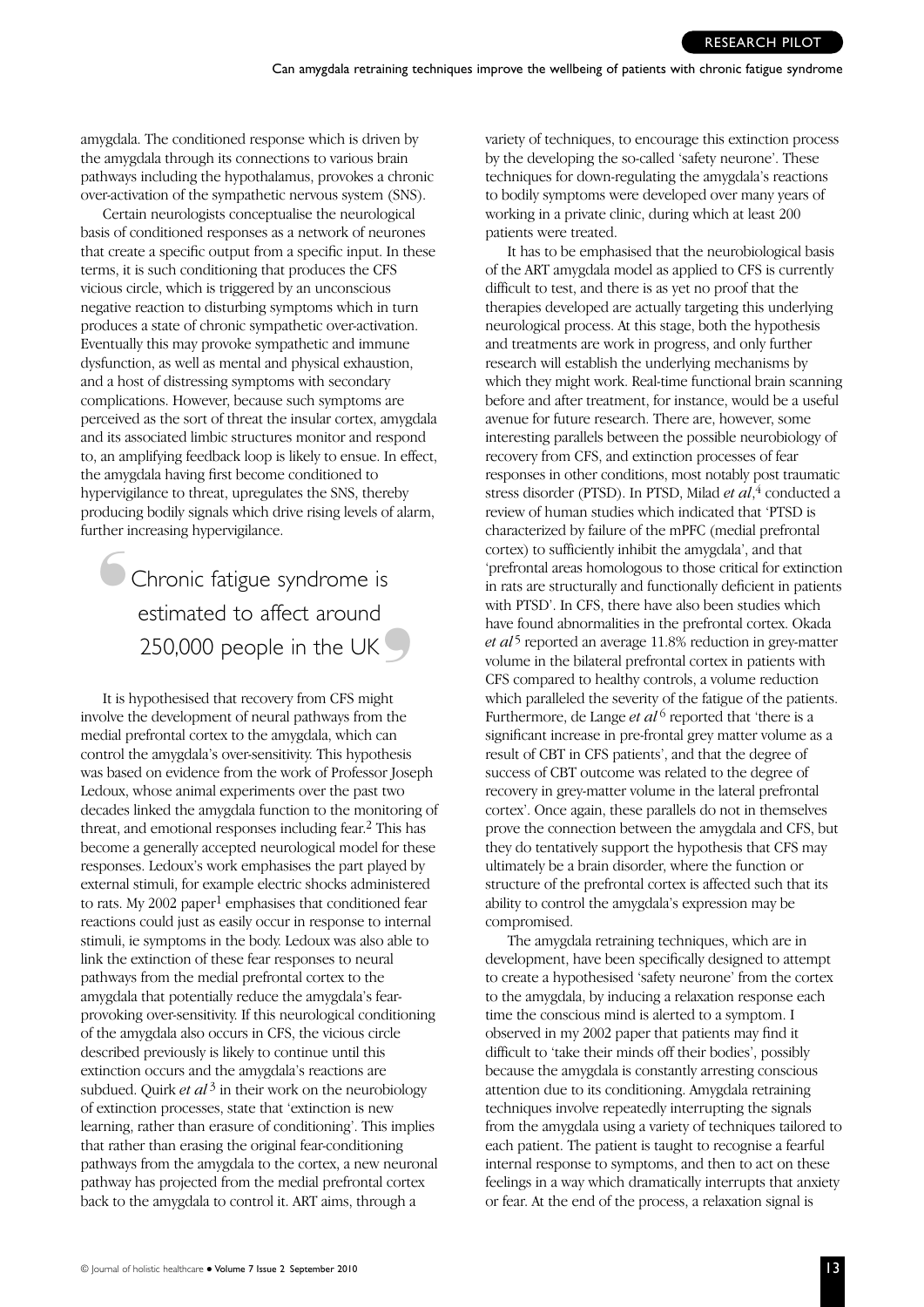hypothesised to be sent to the amygdala using a form of NLP visualisation called an 'anchor for health'. It could be hypothesised that this final relaxation response aims to create and strengthen the 'safety neurone' from the cortex to the amygdala.

One of the meditative techniques called 'soften and flow', is designed to deliberately calm the mind's responses to symptoms through gentle awareness of symptoms in a meditative state. Anecdotally, patients report feeling more relaxed about their symptoms following these exercises. Lazar *et al* <sup>7</sup> found 'brain regions associated with attention, interoception and sensory processing were thicker in meditation participants than matched controls, including the prefrontal cortex and right anterior insula'. As before, this neurobiological finding allows tentative links to be made between the structure and function of the prefrontal cortex, and one of the amygdala retraining techniques.

The breathing technique used is called 'alternate nostril breathing', derived from yogic breathing practices. Another technique is a basic meditation where a patient is asked to focus on their pattern of breathing.

## **Method**

The participants were recruited from CFS patient support groups in the UK. Advertisements were placed on support group websites, offering free treatment using a new experimental set of therapies, based on a new hypothesis. The participants were all asked to confirm that they had been diagnosed with CFS by a doctor who had excluded other possible causes through biomedical tests. They were also asked to confirm the presence of symptoms against the 1994 CDC international criteria for CFS.

The average age of the participants was 37.8 years (SD +/- 10) years, and the average number of years of suffering from the condition was 10.5 [SD  $+/-9$ ] years. The range of duration of the illness was from 2 to 40 years, and two thirds (67%) of participants were female.

Each participant was asked to state initially what percent of normal physical activity levels and functional abilities they were currently capable of. They then received treatment over the following six months consisting of a single face-to-face session with the author lasting 2.5 hours in which the techniques of ART were explained and taught. Participants were followed up weekly or fortnightly by telephone to check that they were complying, and to encourage correct use of the techniques. The ART techniques, holistic dietary, lifestyle, stress management, and self awareness treatments designed to work together to enhance the overall process were tailored to each participant, though they were applied equally to all participants within the programme. The stress tools and techniques took a minimum of 30 minutes a day in one sitting (meditation, 'soften and flow', and alternate nostril breathing), along with some short NLP-based 30-second tools used throughout the day, as and when required. Compliance varied amongst the participants. However, it

was known that at least three of the participants were undertaking other treatments concurrently, and it is quite possible that others may have been. Undoubtedly this unknown variable will have been a confounding factor.

The participants were assessed over a year after the treatment using a simple qualitative self-assessment questionnaire which had been tried out on three participants to test its sensitivity. The questionnaire noted the participant's assessment of functional ability (out of 100%), and information on improvements in levels of physical, mental and emotional functioning. Finally participants were asked to comment on their plans for the future.

## **Results**

Out of the total 33 participants, 27 participants completed the programme. Comparing the percentage self-assessment score out of 100 for each participant, 93% of participants (25 out of 27) reported improvements in functioning levels. Pre-treatment, the mean functioning score was  $41.5\%$  (+/- 16.0) which improved to a mean score of 77.0% (+/- 27.6) post-treatment. Two thirds of participants (18 out of 27) made considerable recoveries reaching 'full functioning', where full functioning is defined at being 80 – 100% of pre-illness levels (pre-treatment 47.9% +/- 13.9, post-treatment  $94.2\% +/- 4.7$ . These participants stated that they did not feel that they were suffering from CFS



any more, and instead that they were in a transition phase from being ill to adjusting back into normal life. Out of 27 participants, 15 reported a 90–100% recovery (pretreatment 47.8% +/- 14.4, post-treatment 94.8% +/- 4.2). A minority of participants (two) noticed no significant physical improvement, although there were self-reported improvements in psychological wellbeing in both of these participants.

The six participants who dropped out did so within the first month. They stated that their reasons for leaving included having too much going on in their lives to commit to practising the techniques, or prioritising